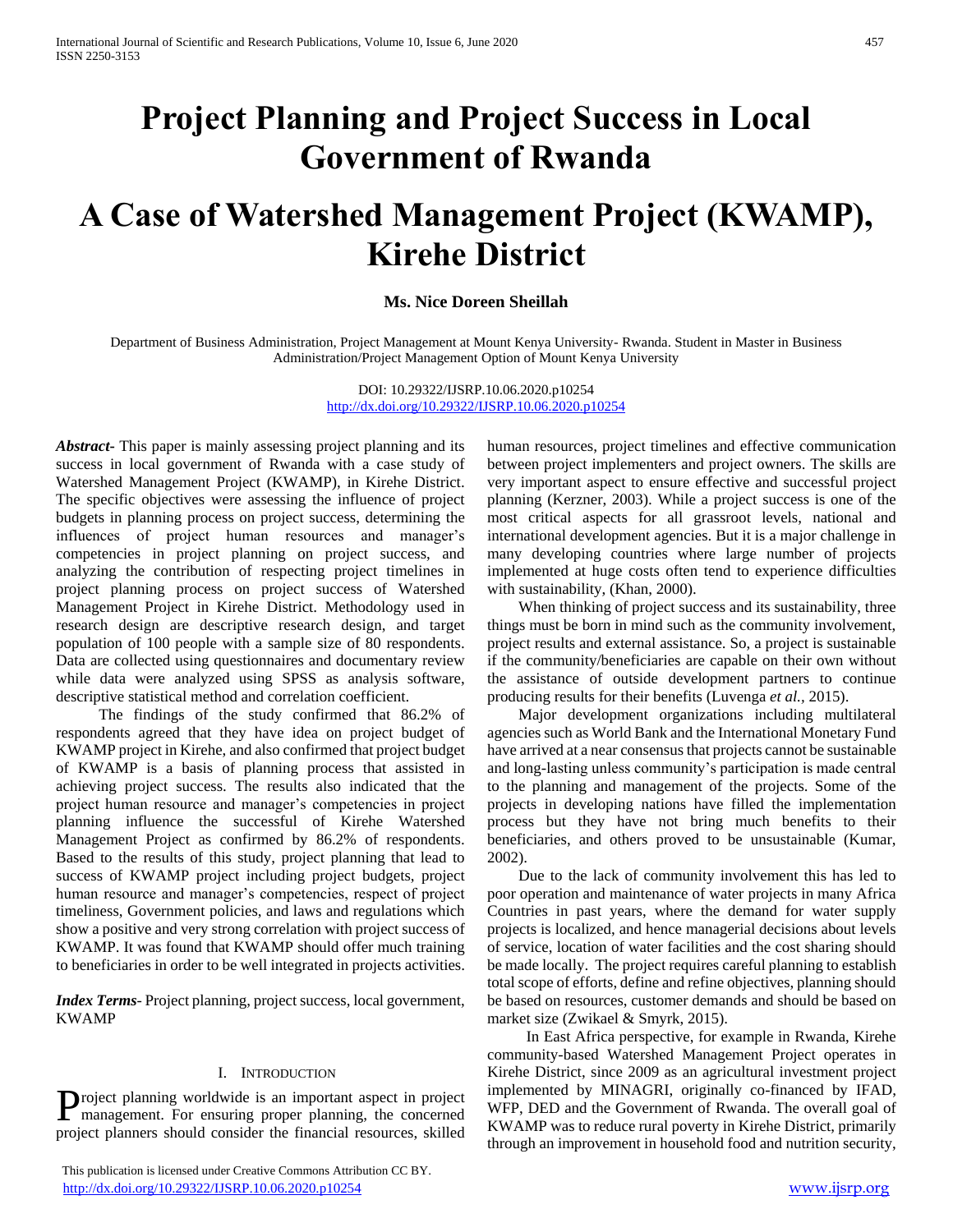asset ownership and quality of life indicators, particularly amongst vulnerable groups including woman-headed households, orphans and those living with HIV/AIDS. The project goal would be achieved through the development of sustainable profitable smallscale commercial agricultural activities in Kirehe District. Through these activities, sustainable incremental income from farming and related economic activities would contribute to poverty reduction among the poor majority in Kirehe. It operates in the 18 watersheds of Kirehe district and aims at reaching 22,500 direct and 10,000 indirect beneficiaries (GoR-KWAMP report, 2016).

## **1.1 Statement of the Problem**

 Despite the fact that project planning, requires careful planning before it is undertaken or implemented, due to the limited budget, unskilled human resources, low manager's competencies and/or sometime noncompliance to the timelines as agreed, all these lead to some African projects taking long period for completion and some of the projects also remain unachievable (Young, 2010).

 As elsewhere in the world, some projects in Rwanda fail due to the management team who do not pay much attention to planning procedures. This may be also happened to KWAMP Project especially due to the constraints of limited budget to execute the project, lack of skilled human resources and manager's competencies. And also noncompliance with project timelines to allocate project completion. It is that case coming the idea of investigating on how does project planning influence project success of local government of Rwanda especially KWAMP project, in Kirehe District.

# **1.2 Objectives of the Study**

 The overall general objective of this paper is to assess the influence of project planning on project success in local Government of Rwanda. Specific objectives of this study are to assess:

- i. The influences of project budgets in planning process on the project success of Kirehe Watershed Management Project, in Kirehe District.
- ii. The influences of project human resources, and manager's competencies in project planning on project success of Kirehe Watershed Management Project, in Kirehe District.
- iii. The contribution of respecting project timelines in project planning process to project success at Kirehe Watershed Management Project, in Kirehe District.

#### II. LITERATURE REVIEW

 An effective project planning needs to be accurate and also action oriented for achievements. In public sector, project planning and decision making are important for achieving project goals and alternative course of actions (Thomas, 2002). Project planning is based on institutional objectives, framework methodology, strategies, tactics, targets, and deadlines for achievements the project outcome (Caughron and Mumford, 2008). Project planning requires technical skills and refers to three levels which are; end user level, technical level and project management level. All levels are also known as project

 This publication is licensed under Creative Commons Attribution CC BY. <http://dx.doi.org/10.29322/IJSRP.10.06.2020.p10254> [www.ijsrp.org](http://ijsrp.org/)

management conception planning, project design and contract plan (Young, 2010 ).

 The project success is the satisfactory end result of the project in terms of achievements. The basic components of project planning are including project budget, project human resources and manager's competences as well as respect of project timelines. While project success were determined by achieving on the expected quality standards, community involvement and beneficiary satisfaction (Kerzner, 2013).

## **2.1 Project Budget and Project Success**

 Project is prepared based on budget or resources in terms of costs to make it feasible. Project implementers are the ones to estimate approximate costs the project incurred during implementation process. The budget may be generated from organization own assets, funders, community, customers or from suppliers. The project budget need an appropriate project schedule and documents related to past records and as such the factors that contribute to project success (Osburn, and Mumford, 2006). Establishing the project budget requires the group of people to discuss, share ideas and make decisions that facilitated project success (Thomas, and Mengel, 2008).

## **2.2 Project human resource and manager's competencies on project success**

 Human resources are important in project planning. The skills and competences of team members within an organization ensure that organization is capable of elaborating and designing proper planning activities. So, human resources is an important aspect in the organization that contributes to the successful of project planning, if they are involved at all levels in decision making (Heerkens, 2005).

 Human resources participation in the planning process also gets them involved in project roles, responsibilities, reporting relationship, and this leads to good staffing management plan. The project requires fulltime human resources to allow proper planning, implementation, monitoring and evaluation that influence project success (Anthony, 2007). Successful projects entirely depend on proper planning with the commitment to complete it in specified time period and this should be coupled with appointment of skilled human resources (Freeman, 2009).

#### **2.3 Respecting project timelines on project success**

 The project timelines based on accurate knowledge and define the activities in the form of sequences, resources, duration and schedule development that influence project success (Project Management Body of Knowledge *"PNBOK",* 2008).

 Project timelines require careful control regularly and more often in order to detect derivations earlier. It determines activity duration basing on the information regarding the scope of work, resources and quality. It is estimated that based on inputs from different people, group of people, project team who are familiar with the nature of work and content in specific schedule activity for project achievement (PMBOK, 2008).

#### **2.4 Success of Project local government**

 The quality is considered as coordinated activity which involves direct and control based on established policies, quality objectives, quality planning, quality assurance, quality control and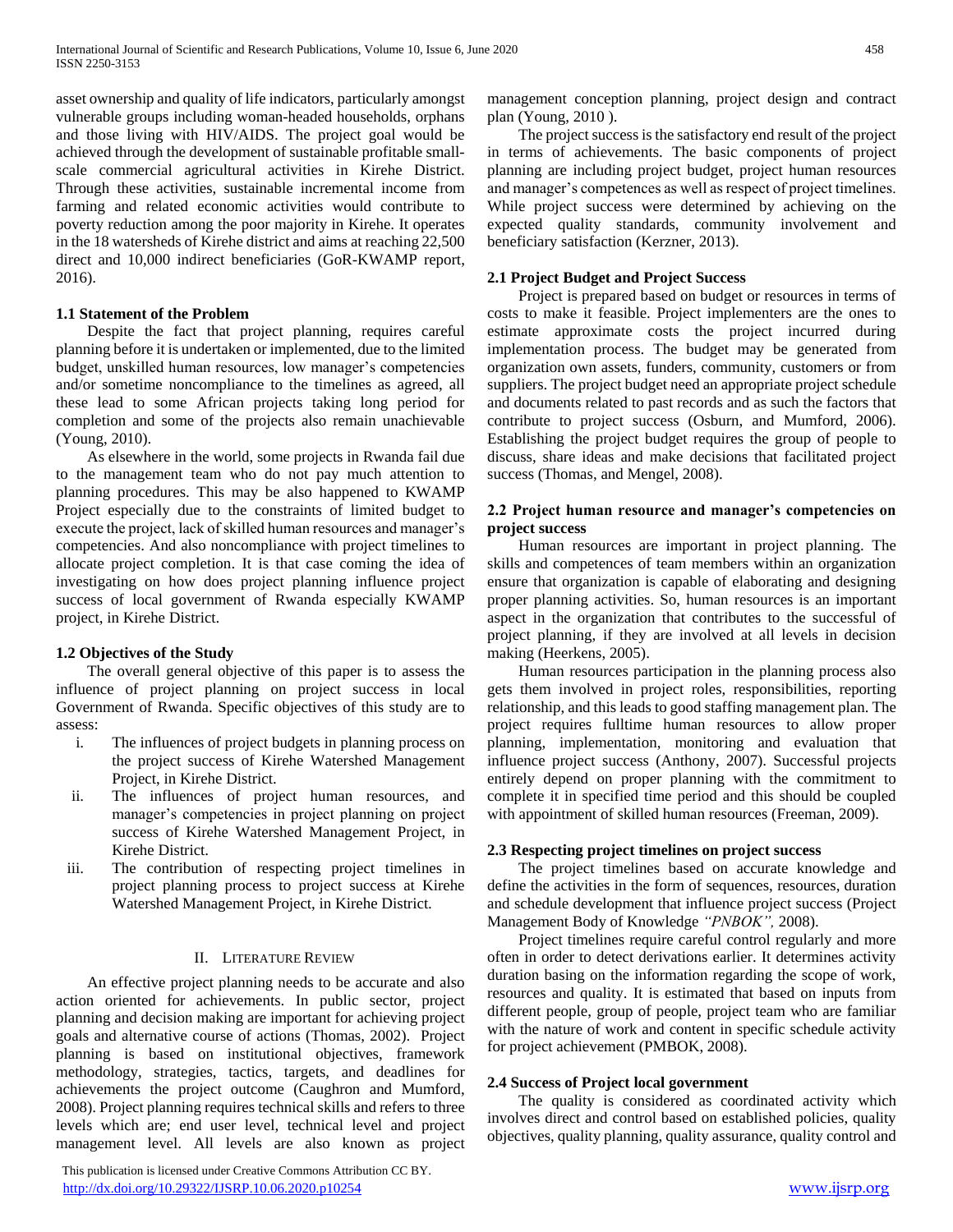improvement. Quality has become one of the key competitive variables generating the needs for evaluation and spending of resources by which an organization expect to achieve on competitive market (Prabhakar, 2008). Quality of the project determines the objective to be achieved and fit the ongoing operations of activities in line with the available resources. A project with good quality is determined by proper planning so as to meet the project success. The success of project requies fully participation of the community in project planning, control and implementation process (Mansuri, and Rao, 2004).

#### III. DATA SOURCE AND METHODOLOGICAL FRAMEWORK

 The quantitative and qualitative approaches used as component that based on development of questionnaire filled by research participants. (Kothari, 2004). Study design enables author to get a great depth of response resulting in better and in detailed an understanding of the causes of project success of KWAMP, in Kirehe District. The target population was the 100 staff of KWAMP project that including engineers, project managers, financial managers, project planning officers and monitoring and evaluation team.

#### **3.1 Sample size and Sampling procedure**

 The sample size of 80 respondents was drawn from target population of the study. While sampling error of 0.05 (5%) and formula of Taro Yamane are adopted in sampling process. A random sampling technique was also adopted in all categories in Kirehe Watershed Management Project (KWAMP).

#### **3.2 Source Data**

 Data were collected into two categories including primary and secondary data. In this study, the primary data were collected using self-administered questionnaire addressed to respondents from KWAMP. In terms of secondary source, document review were done on existing books and reports that talk about KWAMP.

## **3.3 Data Analysis Procedures**

 The data obtained from respondents of KWAMP project were edited, coded, and made statistical tables by using descriptive statistical method that describing frequencies, percentages of findings, and linear regression analysis was adopted as equation form of  $Y = a + bX$  where X is the explanatory variable and Y is the dependent variable. The slope of the line is  $\hat{b}$ , and  $\hat{a}$  is the intercept (the value of  $\frac{y}{x}$  when  $\frac{x}{y}$  The study used linear regression by analyzing project planning in terms of *"project budgets, project human resource and manager's competencies, and respect of project timeliness"* as independent variable, within project success in terms of *"expected quality standards, level of community involvement, and beneficiary satisfaction "* as dependent variable. The study used the formula: **Y=**  $B_0 + B_1X_1 + B_2X_2 + B_3X_3 + B_4X_4 + \varepsilon$ . Where  $X_1$  represents project budgets,  $X_2$  represents project human resource, manager's competencies,  $X_3$  is a respect of project timeliness,  $X_4$  is Government policies, laws and regulations, and ε represents standard error.

#### IV. RESULTS AND DISCUSSION FOR FINDINGS

 The findings indicated the participation rate of respondents was 100.0% for responding the questions. The results were analyzed using computer software of Statistical Package for Social Sciences (SPSS). The results are presented and interpreted in accordance with the research objectives. During this study at KWAMP, gender distribution of respondents confirmed to have both males and females participated in the study. This is justified by 55 (68.80%) of respondents who were males, while 25 (31.20%) of respondents were females.

| Gender       | <b>Frequency</b> | <b>Percentages</b> |  |
|--------------|------------------|--------------------|--|
| Male         | 55               | 68.8               |  |
| Female       | 25               | 31.2               |  |
| <b>Total</b> | 80               | 100.0              |  |

# **Table 1: Gender distribution of respondents**

Source: *Data from field, (2020)*

 Age is the time during which a person has existed. Concerning to the ages of respondents during this study at KWAMP project. The findings indicated that 47 (58.8%) were respondents who have less than 30years; 27 (33.8%) have between 31-40 years old, 4 (5.0%) have between 41-50years old and 2 (2.5%) have 50years and above.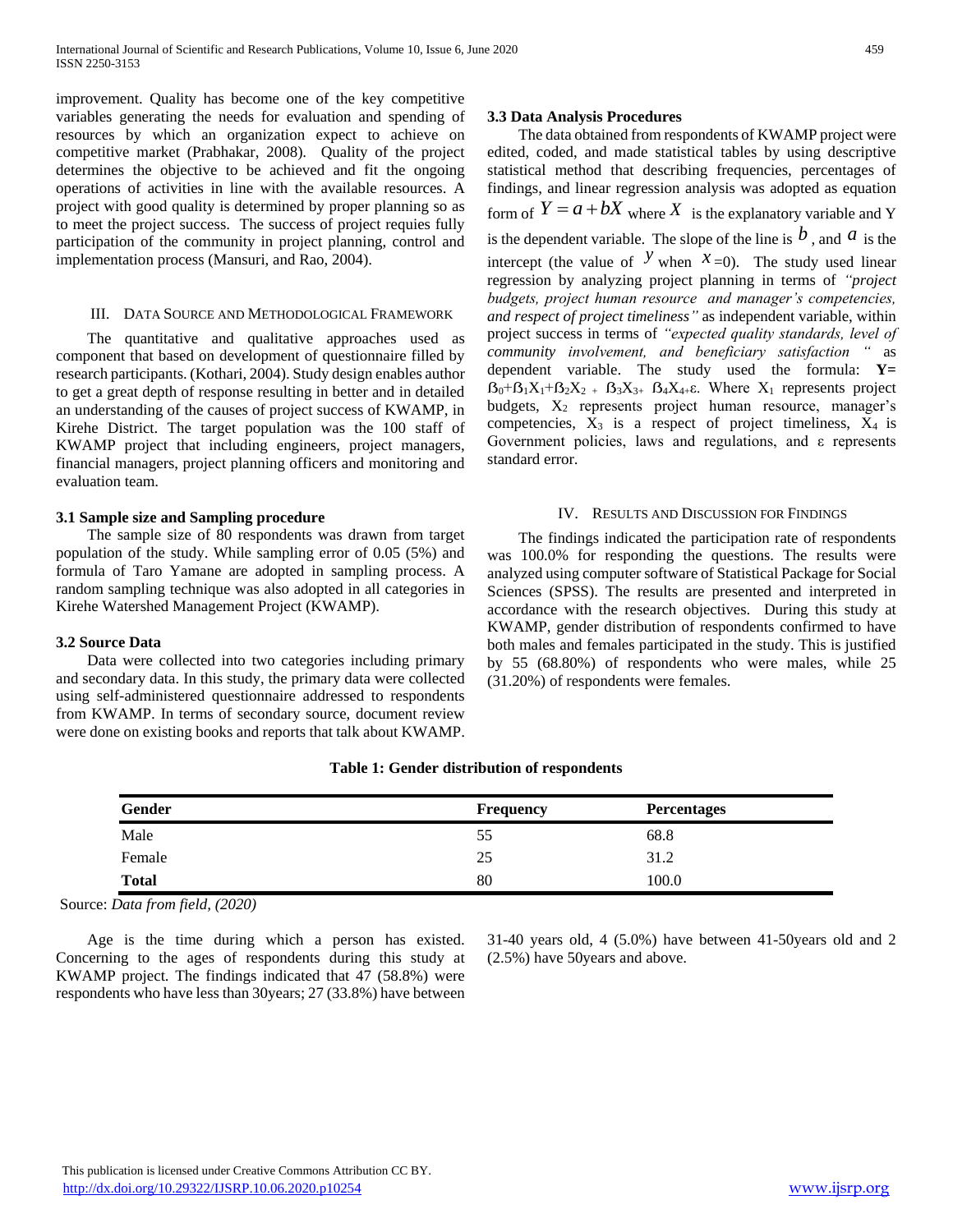| <b>Ages</b>        | Frequency | Percent |
|--------------------|-----------|---------|
| Less than 30 years | 47        | 58.8    |
| $31-40$            | 27        | 33.8    |
| $41 - 50$          | 4         | 5.0     |
| 50 years and above | ∠         | 2.5     |
| Total              | 80        | 100.0   |

# **Table 2: Distribution of respondents by Ages**

Source: *Data from field, (2020)*

 The findings shown in the table 3 illustrates data on education level of respondents joined KWAMP Project of Kirehe District. Among of 100.0% respondent participated during this study, there

is no illiterate among of them; the 17 (8.8%) of respondents have secondary level; 12 (15.0%) have diploma/certificate, 44 (55.0%) of respondents have bachelor's degree; 12 (15.0%) have Master's degree while 5 (6.2%) of respondents have PhD.

| <b>Education level</b> | <b>Frequency</b> | <b>Percentages</b> |
|------------------------|------------------|--------------------|
| Secondary level        | 7                | 8.8                |
| Diploma/Certificate    | 12               | 15.0               |
| Bachelor's Degree      | 44               | 55.0               |
| Master's Degree        | 12               | 15.0               |
| <b>PhD</b>             | 5                | 6.2                |
| <b>Total</b>           | 80               | 100.0              |

Source: *Data from field, (2020)*

Ė

 Koroit Eunice, (2013) said that success of projects has improved due to people having basic knowledge of management of the affairs of the project planning. It is important to know that almost 100% of the people have formal and informal education that indicates that people knows how to manage their own projects hence their projects can survive and can be sustained. The basic skills and knowledge of staff participated in project planning and implementation influences its project success.

## **4.2 The influences of project budgets in planning process on success of Kirehe Watershed Management Project**

 Findings confirmed that more than 86.2% of respondents strongly agreed and agreed that they have an idea on project budget of KWAMP, in Kirehe district. The project budget is in planning process that assisting in achievement of project success of KWAMP as confirmed by 82.5% of respondents who strongly agreed and agreed it. There are different sources of finance in achieving project success as confirmed by 91.2% of respondents, there are also prominent project financiers in project success confirmed by 86.2% respondents. Apart from financial funders, they have their own budgetary resources in achieving project success were confirmed by 76.2% of respondents.

|  |  | Table 4: Findings on project budgets in planning process and project success of KWAMP |
|--|--|---------------------------------------------------------------------------------------|
|  |  |                                                                                       |
|  |  |                                                                                       |
|  |  |                                                                                       |
|  |  |                                                                                       |

|                                                                                              | <b>SA</b> |               | A  |               | N               |               | D              |               | <b>SD</b> |               |
|----------------------------------------------------------------------------------------------|-----------|---------------|----|---------------|-----------------|---------------|----------------|---------------|-----------|---------------|
| <b>Project budgets and its success</b>                                                       | fi        | $\frac{6}{9}$ | fi | $\frac{6}{9}$ | fi              | $\frac{0}{0}$ | fi             | $\frac{0}{0}$ | fi        | $\frac{6}{9}$ |
| Having an idea on project budget                                                             | 34        | 42.5          | 35 | 43.8          | 11              | 13.8          | $\Omega$       | 0.0           | $\theta$  | 0.0           |
| Project budget is as basis of planning<br>process assist in achieving the project<br>success | 31        | 38.8          | 35 | 43.8          | 6               | 7.5           | $\overline{4}$ | 5.0           | 4         | 5.0           |
| There are different sources of finance in<br>achieving project success                       | 32        | 40.0          | 41 | 51.2          | $7\phantom{.0}$ | 8.8           | $\Omega$       | 0.0           | $\theta$  | 0.0           |
| There are prominent project financiers in<br>project success                                 | 39        | 48.8          | 30 | 37.5          | 11              | 13.8          | $\Omega$       | 00.0          | 0         | 00.0          |

 This publication is licensed under Creative Commons Attribution CC BY. <http://dx.doi.org/10.29322/IJSRP.10.06.2020.p10254> [www.ijsrp.org](http://ijsrp.org/)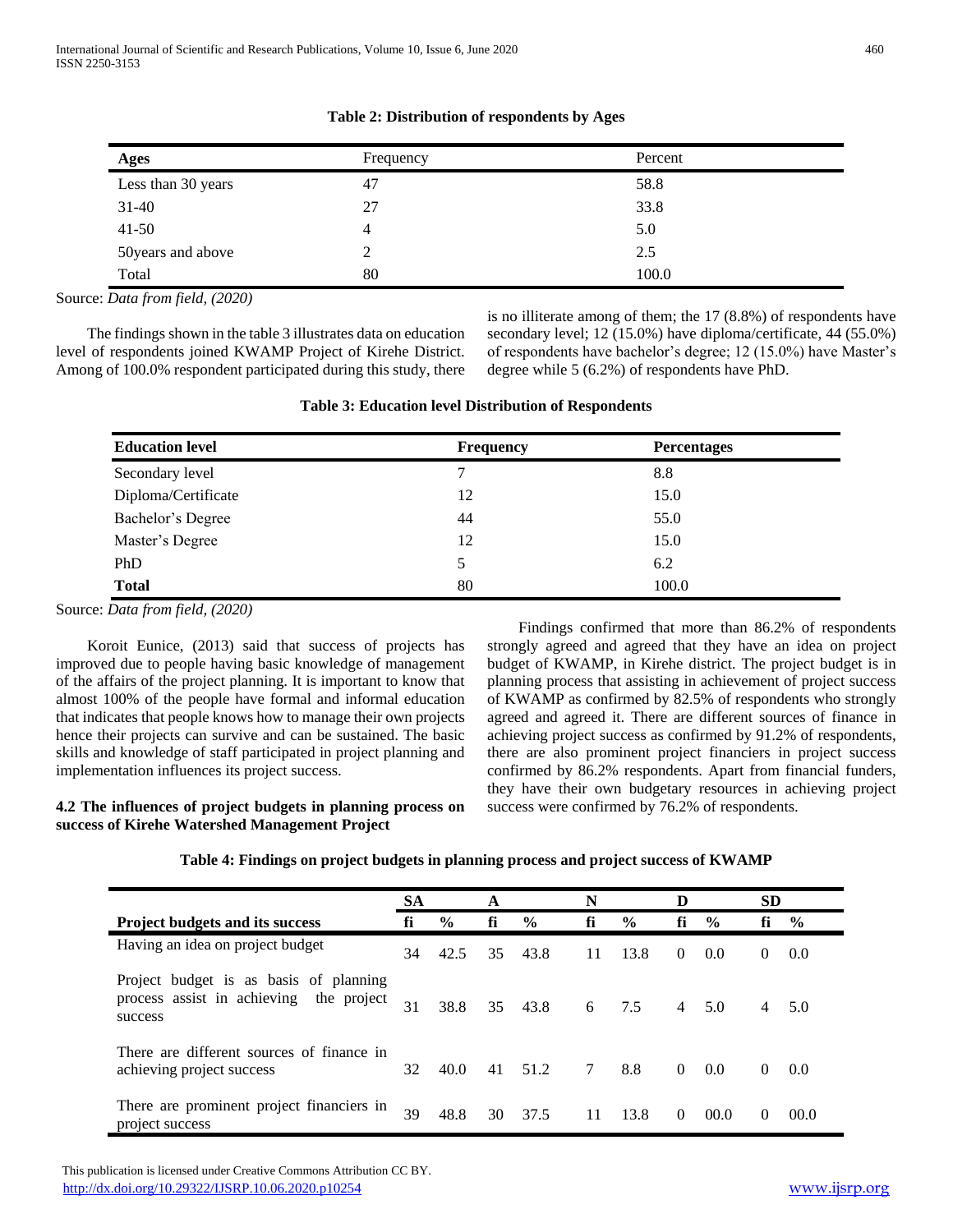| Apart from financial funders, they have $46$ 57.5 15 18.8<br>their own budgetary resources in achieving |  |  | 7 | 8.8 | 8 10.0 | $4 \quad 5.0$ |  |
|---------------------------------------------------------------------------------------------------------|--|--|---|-----|--------|---------------|--|
| project success                                                                                         |  |  |   |     |        |               |  |

**Source:** *Field data, (2020)*

 The project budget needs an appropriate project schedule and documents related to past records and other factors contribute to project success.

## **4.3 The project human resource and manager's competencies in project planning influences success at Kirehe Watershed Management Project**

 The findings on project human resource and manager's competencies in project planning of Kirehe Watershed Management Project. Table 5 shows effectiveness of project human resource's competencies in project planning on successful of KWAMP. This means that project planning based on the

expected quality human resource and managers 'competences as confirmed by 86.2% respondents who strongly agreed and agreed. There is existence of human resource enough to execute the planned projects at KWAMP Project as confirmed by 87.5% of respondents. The highest level of education in human resources assists in achieving the project success as confirmed by 81.2% of respondents. Human resource education specialization contributes in achieving project success as more than 80.0% of respondents confirmed it using strongly agree and agree. There are the human resources provided with capacity building to achieve the project success as confirmed by 85.0% respondents.

# **Table 5: Effective project human resource's competencies in project planning on successful of Kirehe Watershed Management Project**

| Effective project human resource's                                                                | <b>SA</b> |               | A  |               | N      |               | D              |               | <b>SD</b>      |               |
|---------------------------------------------------------------------------------------------------|-----------|---------------|----|---------------|--------|---------------|----------------|---------------|----------------|---------------|
| competencies                                                                                      | fi        | $\frac{6}{9}$ | fi | $\frac{6}{9}$ | fi     | $\frac{6}{9}$ | fi             | $\frac{6}{9}$ | fi             | $\frac{0}{0}$ |
| The project planning based on expected<br>quality human resource and managers<br>'competences.    | 41        | 51.2          | 28 | 35.0          | $\tau$ | 8.8           | $\overline{4}$ | 5.0           | $\overline{0}$ | 00.0          |
| There is existence of human resource<br>enough to execute the planned projects at<br>KWAMP.       | 32        | 40.0          | 38 | 47.5          | 6      | 7.5           | $\overline{4}$ | 5.0           | $\overline{0}$ | 00.0          |
| The highest level of education in human<br>resources assists in achieving the project<br>success. | 29        | 36.2          | 36 | 45.0          | 11     | 13.8          | $\overline{4}$ | 5.0           | $\theta$       | 00.0          |
| Human resource education specialization<br>contributes towards in achieving project<br>success.   | 33        | 41.2          | 31 | 38.8          | 12     | 15.0          | 4              | 5.0           | $\theta$       | 00.0          |
| There are human resources provided with<br>capacity building to achieve the project<br>success    | 40        | 50.0          | 28 | 35.0          | 8      | 10.0          | 4              | 5.0           | $\Omega$       | 00.0          |

**Source:** *Field data, (2020)*

 The perceptions of respondents on the influences of project manager's competencies in project planning on project success of KWAMP are shown on table 6 where manager's competences in project planning bring about project success as strongly agreed and agreed by 83.8% of respondents. KWAMP achieve its objectives due to have competent management team in the project as confirmed by 96.2% of respondents who strongly agreed and agreed it. Acquiring skills, and training opportunities increase

manager's competence in executing the planned project as confirmed by 80.0% respondents. The decision makers engaged in hiring competent management personnel to make project planning more successful confirmed by 86.2% respondents. Different projects activities accomplished in KWAMP due to competences of management team as confirmed by 85.0% respondents strongly agreed and agreed.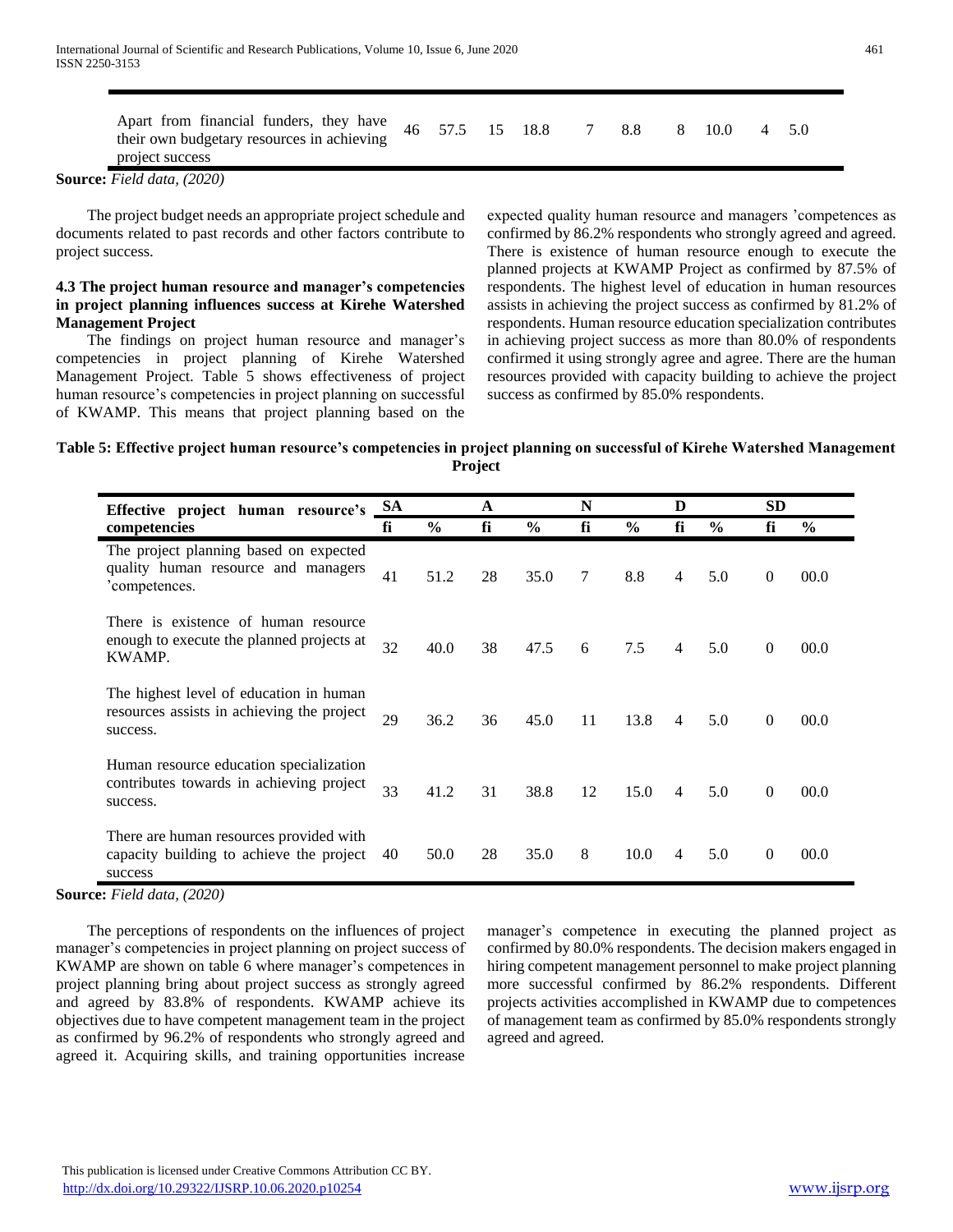| Project manager's competencies and                                                                                     | <b>SA</b> |               | A       |                | N              |                  | D            |               | <b>SD</b>      |      |
|------------------------------------------------------------------------------------------------------------------------|-----------|---------------|---------|----------------|----------------|------------------|--------------|---------------|----------------|------|
| successful of KWAMP                                                                                                    | fi        | $\frac{6}{9}$ | fi      | $\frac{6}{6}$  | fi             | $\frac{6}{9}$    | fi           | $\frac{6}{6}$ | fi             | $\%$ |
| Manager's competences in project planning<br>bring KWAMP success                                                       | 32        | 40.0          | 35      | 43.            | 3              | 3.8              | 10           | 12.5          | $\theta$       | 00.0 |
| KWAMP achieve its objectives due to have<br>competent management team in the project.                                  | 51        | 63.8          | 26      | $rac{32}{5}$   | $\overline{3}$ | 3.8              | $\mathbf{0}$ | 00.0          | $\Omega$       | 00.0 |
| They acquired skills, training opportunities<br>all increase manager's competence in<br>executing the planned project. | 26        | 32.5          | 38      | $\frac{47}{5}$ |                | $16$ 20.0 0 00.0 |              |               | $\theta$       | 00.0 |
| The decision makers engaged in hiring<br>competent management personnel to make<br>project planning more successful.   | 37        |               | 46.2 32 | $^{40.}_{0}$   |                | 11 13.8 0 00.0   |              |               | $\overline{0}$ | 00.0 |
| Different projects activities accomplished<br>in KWAMP due to competence's of 32<br>management                         |           | 40.0          | 36      | $\frac{45}{0}$ | $\overline{4}$ | 5.0              | 8            | 10.0          | $\theta$       | 00.0 |

#### **Table 6: The Manager's competencies in project planning influences project success of KWAMP**

**Source:** *Field data, (2020)*

 Project human resource and managers' competencies in project planning influences Kirehe Watershed Management Project successful through human resources participation in the planning process. Team used full time in proper planning, implementation, monitoring and evaluation of this project as leading channel of its success in Kirehe District.

**4.4 The respecting project timelines in project planning process contributes to success of KWAMP, in Kirehe District**

 Below there are the perceptions from respondents about how respecting project timelines in project planning process influencing project success of KWAMP. More than 82.5% of respondents strongly agreed and agreed that respecting project timelines resulting in proper planning within KWAMP project leads to its success. The projects succeeded due to effective set up of project timelines of KWAMP as confirmed by 82.5% of respondents who strongly agreed and agreed it as table 7 presents it as follows.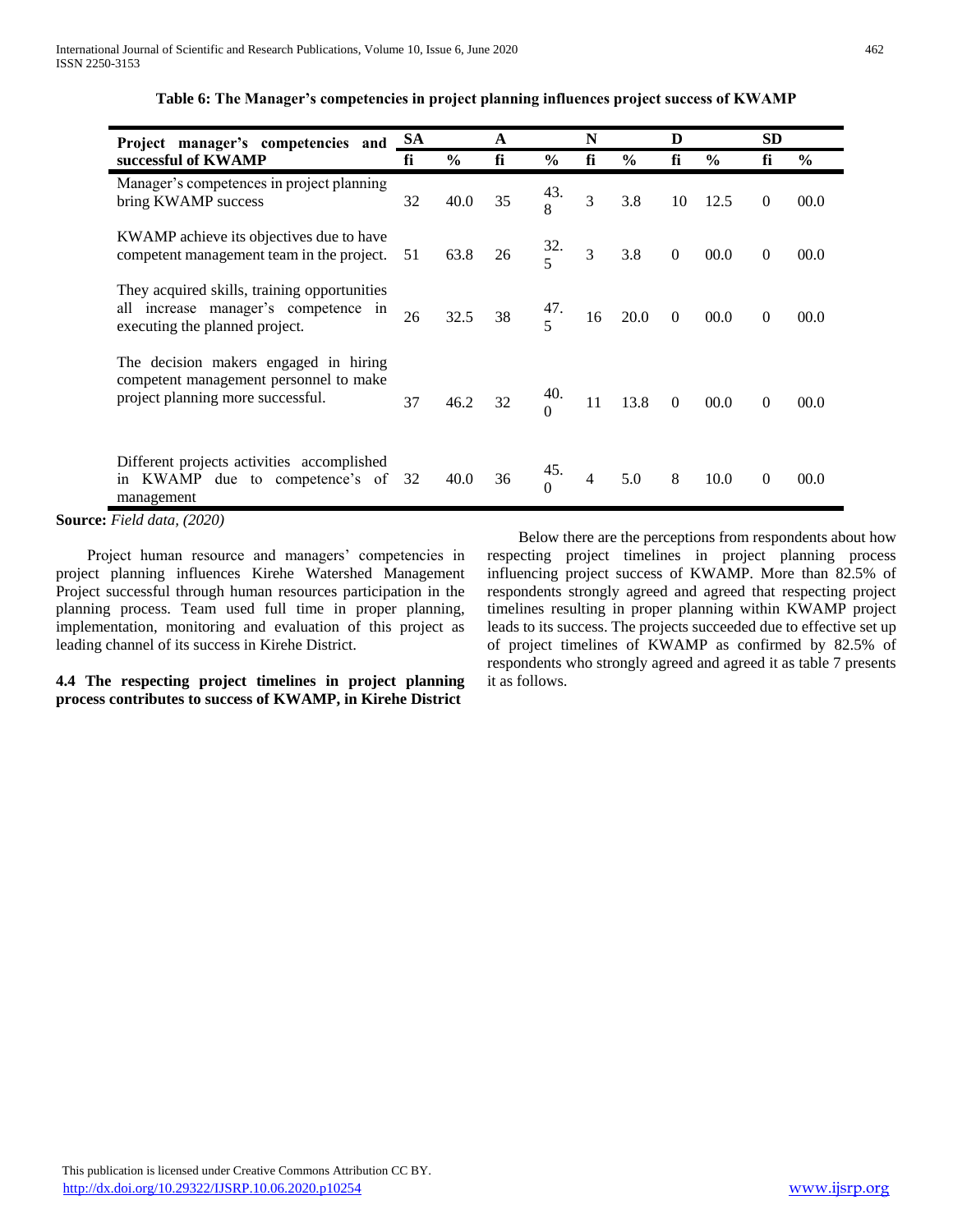|                                                                                         | SA |               | A  |               | N  |               |               | <b>SD</b> |               |
|-----------------------------------------------------------------------------------------|----|---------------|----|---------------|----|---------------|---------------|-----------|---------------|
| project timelines and project success                                                   | fi | $\frac{6}{9}$ | fi | $\frac{6}{6}$ | fi | $\frac{0}{0}$ | $\frac{0}{0}$ |           | $\frac{0}{0}$ |
| The respect of project timelines result<br>from proper planning within KWAMP<br>Project | 20 | 25.0          | 46 | 57.5          | 14 | 17.5          | 00.0          |           | 00.0          |
| The projects succeeded due to effective<br>set up of project timelines of KWAMP         | 28 | 35.0          | 38 | 47.5          |    | 8.8           | 3.8           |           |               |

**Table 7: Respecting project timelines in project planning process contribute to the successful of KWAMP in Kirehe District**

#### **Source:** *Field data, (2020)*

 Table 8 shows correlation matrix between the variables representing independent variable (project budgets, project human resource and manager's competencies, respecting project timeliness) and dependent variable (expected quality standards, level of community involvement, and beneficiary satisfaction).

#### **Table 8: Correlations Matrix table**

|                                                   |                                      |                              | $\lfloor 2 \rfloor$ | Caughton, $\alpha$ Munifiord, M. (2006). $\bf{r}$                                                   |
|---------------------------------------------------|--------------------------------------|------------------------------|---------------------|-----------------------------------------------------------------------------------------------------|
|                                                   |                                      | <b>Expected</b><br>standards |                     | quality Formal Planning Techniques on Creating<br>involvement<br>Freeman vertical Measuring project |
| <b>Project budgets</b>                            | <b>Pearson Correlation</b>           | $.536**$                     |                     | $.288**$<br>Ne@(York, USA.                                                                          |
|                                                   | $Sig. (2-tailed)$                    | .000                         | [4]                 | Heerkens, (2005) Project management<br>project. New York: Toronto: McGraw                           |
|                                                   | N                                    | 80                           | $\lceil 5 \rceil$   | Keezher, (2013) Project managemen                                                                   |
| <b>Project human resource Pearson Correlation</b> |                                      | $.334**$                     |                     | scheduling, and controlling. New Yor                                                                |
| and                                               | manager's Sig. (2-tailed)            | .002                         | [6]                 | Khan, (2000) Monitoring and evalua<br>Cross and catholic relief services.                           |
| competencies                                      | N                                    | 80                           | 171                 | Kurthar, (2002) Methods for communi                                                                 |
| of<br><b>Respect</b>                              | <b>project</b> Pearson Correlation   | $.320**$                     | [8]                 | practitioners. London: ITDG Publishe<br>$1004$<br>Luvenga et al. (2015) identify comm               |
| timeliness                                        | $Sig. (2-tailed)$                    | .004                         |                     | exterior assistance as the most.ful of the                                                          |
|                                                   | N                                    | 80                           | [9]                 | Maguri, and Rao, (2004) Compunit<br>critical Review. World Bank Research                            |
| Government                                        | <b>policies, Pearson Correlation</b> | $.362**$                     |                     | [10] $\text{Os}3.254$ and Mumford, $(2008)$                                                         |
| leadership<br>laws                                | and $Sig. (2-tailed)$                | .001                         |                     | intenyentions to develop creative probl<br>Journal, 18(2),                                          |
| regulation                                        | N                                    | 80                           |                     | $111.0.80$ elser (2008) what is Proi $80s$                                                          |

*\*\*. Correlation is significant at the 0.01 level (2-tailed).*

*\*. Correlation is significant at the 0.05 level (2-tailed).*

#### V. CONCLUSION AND RECOMMENDATIONS

## **Conclusion**

 Based to outcomes of this study, the research problem was solved, and objectives of the study were achieved. As conclusion, the project planning influence mainly project success of local government in Rwanda taking reference to results obtained from KWAMP Project.

#### **Recommendations**

 The community committee has duties like, management of the site; bring together the community, and retaining the water project. It was found that projects fail due to managers who don't pay much attention on the planning process, and lack of skilled human resources and manager's competencies, and no respecting project timelines allocated the project completion might affect negatively the project success, Government institution projects

 This publication is licensed under Creative Commons Attribution CC BY. <http://dx.doi.org/10.29322/IJSRP.10.06.2020.p10254> [www.ijsrp.org](http://ijsrp.org/)

like KWAMP should thus put more effort in delivering the necessary trainings to their staff in order to have through insight in all projects activities.

#### **REFERENCES**

| [1] Anthony, (2007) Development of Project Management Systems. Industrial |
|---------------------------------------------------------------------------|
| and Commercial Training, Vol. 39 No. 2, Pp 85-90.                         |

|                                                                           |                 | $\lceil 2 \rceil$ | Caughron, & Mumford, M. (2008). Project Planning: the Effects of Using                                                                                                                                           |
|---------------------------------------------------------------------------|-----------------|-------------------|------------------------------------------------------------------------------------------------------------------------------------------------------------------------------------------------------------------|
|                                                                           | <b>Expected</b> |                   | on Creative Problem-Solving. Creativity and                                                                                                                                                                      |
|                                                                           | standards       |                   | qualit Formal Planning Techniques Behreative Problem-Solving. Creativity and<br>thingovation Management, 17(3), pp.2014-215.<br>[3] Freeman, M. Technique Measuring Project Students Project management journal. |
| <b>Pearson Correlation</b>                                                | $.536**$        |                   | $.288***$<br>New(York, USA.                                                                                                                                                                                      |
| Sig. (2-tailed)                                                           | .000            | $[4]$             | Heerkens, (2005) Project management: 24 lessons to help you master any<br>project. New York: Toronto: McGraw-Hill.                                                                                               |
| N                                                                         | 80              | $\lceil 5 \rceil$ | Kerzher, (2013) Project management: a systems approach to planning,                                                                                                                                              |
| <b>Pearson Correlation</b>                                                | $.334**$        |                   | scheduling, and controlling. New York: John Wiley & Sons.                                                                                                                                                        |
| Sig. (2-tailed)                                                           | .002            | [6]               | Khan, (2000) Monitoring and gyaluation planning module. American Red<br>Cross and Baltimore, MD.                                                                                                                 |
| N                                                                         | 80              | $[7]$             | Kugna, (2002) Methods for cognitally participation. A complete guide for                                                                                                                                         |
| <b>Pearson Correlation</b>                                                | $.320**$        |                   | practitioners. London: ITDG Publishers.<br>Luvenga et al. (2015) identify community participation, project results and                                                                                           |
| Sig. (2-tailed)                                                           | .004            | [8]               | external assistance as the most.format. Page 21                                                                                                                                                                  |
| N                                                                         | 80              | [9]               | Magguri, and Rao, (2004) Coppunity-Based and Driven Development: A<br>critical Review. World Bank Research Observer, 19(1),39: USA.                                                                              |
| <b>Pearson Correlation</b>                                                | $.362**$        |                   | [10] $O\sqrt{2\pi n}$ , and Mumford, $(2008)$ Creativity and planning: Training                                                                                                                                  |
| Sig. (2-tailed)                                                           | .001            |                   | intenyentions to develop creativg problem-solving skills. Creativity Research                                                                                                                                    |
| N                                                                         | 80              | [11]              | Journal, 18(2),<br>Prabhakar, (2008) what is Project Success: A Literature Review. International                                                                                                                 |
| at the 0.01 level (2-tailed).                                             |                 |                   | Journal of Business and Management, 3 (9), pp 1-10.                                                                                                                                                              |
| t the 0.05 level (2-tailed).                                              |                 |                   | [12] Republic of Rwanda, Kirehe Community-based Watershed Management<br>Project (KWAMP) (2016) Project Completion Report                                                                                         |
| N AND RECOMMENDATIONS                                                     |                 |                   | [13] Thomas, (2002) Measuring the impact of the delivery system on project<br>performance: Design-build and Design-bid-build. NIST GCR 02-840,<br>Construction Industry Institute,: Austin, TX.                  |
| is study, the research problem was                                        |                 |                   | [14] Thomas, and Mengel, (2008) Preparing project managers to deal with<br>complexity-Advanced project management education. International Journal<br>of Project Management Vol. 26, pp: 304 - 315.              |
| study were achieved. As conclusion,<br>ce mainly project success of local |                 |                   | [15] Young, (2010). Successful project management. $3rd$ edition. london: kogan<br>page itd.                                                                                                                     |
| g reference to results obtained from                                      |                 |                   | [16] Zwikael, and Smyrk, (2015) Project governance: Balancing control and trust<br><i>in dealing with risk.</i> International Journal of Project Management, 33(4), pp<br>852-862                                |
| too hoo dutioo lilto, monoqomant of                                       |                 |                   |                                                                                                                                                                                                                  |

#### **AUTHORS**

First Author – Ms. Nice Doreen Sheillah, [ndsheillah@yahoo.com,](mailto:ndsheillah@yahoo.com) Tel.: +250 788560393, Department of Business Administration, Project Management at Mount Kenya University- Rwanda. Student in Master in Business